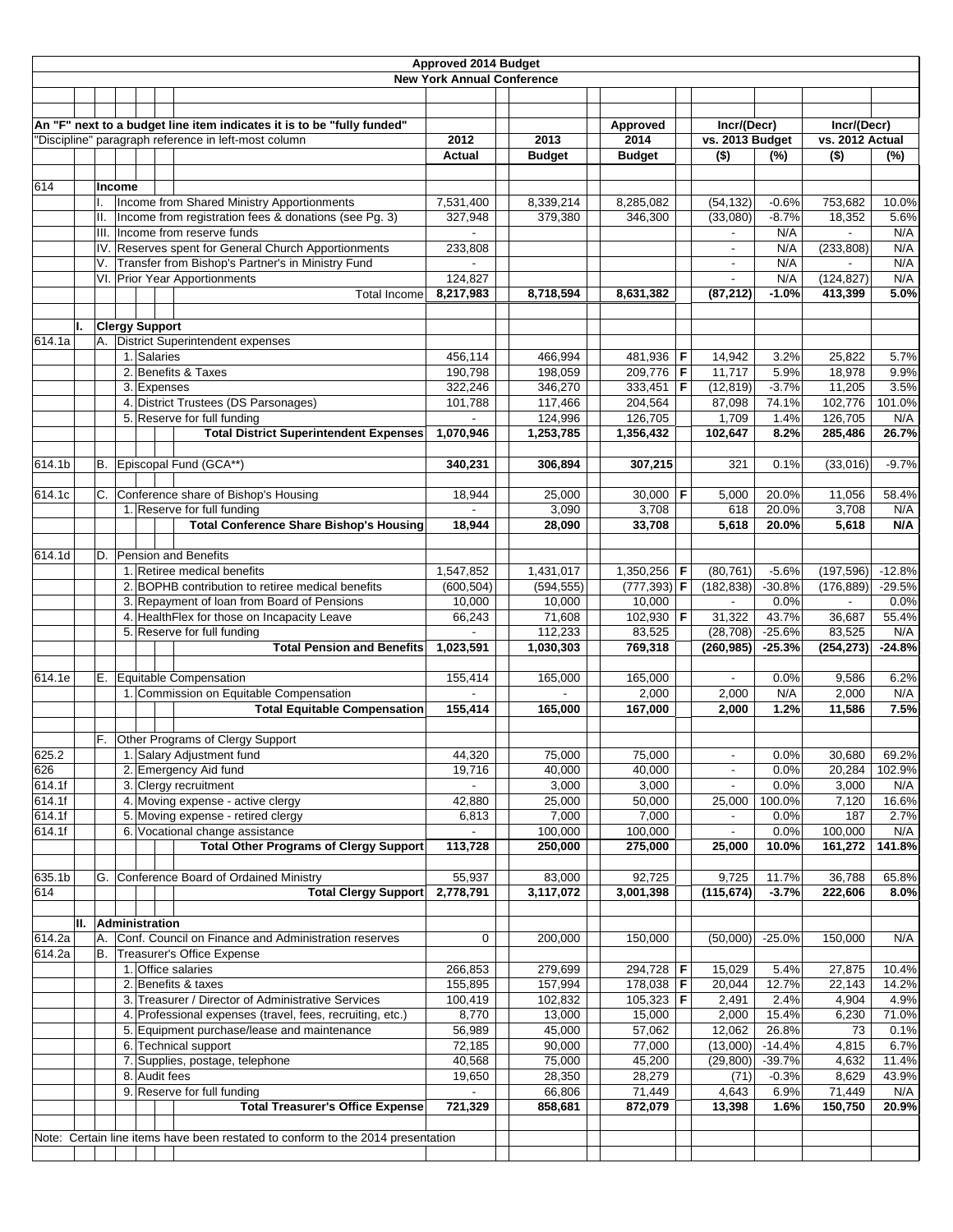| Approved 2014 Budget |     |     |  |            |                                                                                                             |                                   |                   |                   |  |                             |                  |                        |                |
|----------------------|-----|-----|--|------------|-------------------------------------------------------------------------------------------------------------|-----------------------------------|-------------------|-------------------|--|-----------------------------|------------------|------------------------|----------------|
|                      |     |     |  |            |                                                                                                             | <b>New York Annual Conference</b> |                   |                   |  |                             |                  |                        |                |
|                      |     |     |  |            |                                                                                                             |                                   |                   |                   |  |                             |                  |                        |                |
|                      |     |     |  |            |                                                                                                             |                                   |                   |                   |  |                             |                  |                        |                |
|                      |     |     |  |            | An "F" next to a budget line item indicates it is to be "fully funded"                                      |                                   |                   | Approved          |  | Incr/(Decr)                 |                  | Incr/(Decr)            |                |
|                      |     |     |  |            | 'Discipline" paragraph reference in left-most column                                                        | 2012                              | 2013              | 2014              |  | vs. 2013 Budget             |                  | vs. 2012 Actual        |                |
|                      |     |     |  |            |                                                                                                             | Actual                            | <b>Budget</b>     | <b>Budget</b>     |  | $($ \$)                     | (%)              | $($ \$)                | (%)            |
|                      |     |     |  |            |                                                                                                             |                                   |                   |                   |  |                             |                  |                        |                |
| 614.2a               |     | С.  |  |            | <b>Other Administrative Expenses</b>                                                                        |                                   |                   |                   |  |                             |                  |                        |                |
|                      |     |     |  |            | 1. Board of Trustees                                                                                        | 124,295                           | 167,380           | 258,253           |  | 90,873                      | 54.3%            | 133,958                | 107.8%         |
|                      |     |     |  | 2. Camping | 3. Assistant to the Bishop                                                                                  | 80,100                            | 90,000<br>40,900  | 90,000            |  |                             | 0.0%             | 9,900                  | 12.4%          |
|                      |     |     |  |            | 4. Conference Secretary & journal                                                                           | 29,103<br>62,014                  |                   | 41,000   <b>F</b> |  | 100<br>20,084               | 0.2%             | 11,897                 | 40.9%<br>34.5% |
|                      |     |     |  |            | 5. Conference Sessions                                                                                      | 458,464                           | 63,300<br>505,247 | 83,384<br>457,566 |  | (47, 681)                   | 31.7%<br>$-9.4%$ | 21,370<br>(898)        | $-0.2%$        |
|                      |     |     |  |            | 6. Property Administration                                                                                  | 225,354                           | 281,093           | 233,800           |  | (47, 293)                   | $-16.8%$         | 8,445                  | 3.7%           |
|                      |     |     |  |            | 7. Commission on Archives and History                                                                       | 37,591                            | 42,000            | 47,000            |  | 5,000                       | 11.9%            | 9,409                  | 25.0%          |
|                      |     |     |  |            | 8. Commission on Sexual Ethics                                                                              | $\overline{a}$                    | 2,100             | 2,100             |  | $\mathcal{L}_{\mathcal{A}}$ | 0.0%             | 2,100                  | N/A            |
| new line 2014        |     |     |  |            | 9. Committee on Personnel                                                                                   | 0                                 |                   | 5,000             |  | 5,000                       | N/A              | 5,000                  | N/A            |
|                      |     |     |  |            | 10. Committee on Religion & Race                                                                            | 10,775                            | 41,000            | 41,000            |  | $\overline{\phantom{a}}$    | 0.0%             | 30,225                 | 280.5%         |
|                      |     |     |  |            | 11. Gen. & Juris. Conf. Travel / Committee training                                                         | 9,637                             |                   | 5,000   <b>F</b>  |  | 5,000                       | N/A              | (4,637)                | $-48.1%$       |
|                      |     |     |  |            | 12. Justice For Our Neighbors                                                                               | 28,010                            | 40.000            | 60,000            |  | 20,000                      | 50.0%            | 31,990                 | 114.2%         |
|                      |     |     |  |            | 13. Reserve for full funding                                                                                |                                   | 8,763             | 8,404             |  | (359)                       | $-4.1%$          | 8,404                  | N/A            |
| 614.2a               |     |     |  |            | <b>Total Other Administrative Expenses</b>                                                                  | 1,065,343                         | 1,281,783         | 1,332,506         |  | 50,723                      | 4.0%             | 267,163                | 25.1%          |
|                      |     |     |  |            |                                                                                                             |                                   |                   |                   |  |                             |                  |                        |                |
| 614.2b               |     |     |  |            | D. Episcopal Area Administration                                                                            |                                   |                   |                   |  |                             |                  |                        |                |
|                      |     |     |  |            | 1. Bishop's Area Expense Fund                                                                               | 52,500                            | 40,000            | 40,000 F          |  |                             | 0.0%             | (12,500)               | $-23.8%$       |
|                      |     |     |  |            | 2. Bishop's Discretionary Fund                                                                              | 3,000                             | 3,000             | 10,000   <b>F</b> |  | 7,000                       | 233.3%           | 7,000                  | 233.3%         |
|                      |     |     |  |            | 3. Reserve for full funding                                                                                 |                                   | 5,315             | 6,180             |  | 865                         | 16.3%            | 6,180                  | N/A            |
|                      |     |     |  |            | <b>Total Episcopal Area Administration</b>                                                                  | 55,500                            | 48,315            | 56,180            |  | 7,865                       | 16.3%            | 680                    | 1.2%           |
|                      |     |     |  |            |                                                                                                             |                                   |                   |                   |  |                             |                  |                        |                |
| 614.2b               |     | Е.  |  |            | Jurisdictional conference administrative apportionments                                                     | 26,704                            | 23,428            | 23,428            |  | $\blacksquare$              | 0.0%             | (3,276)                | $-12.3%$       |
| 614.2b               |     | F.  |  |            | General Administration Fund (GCA**)                                                                         | 127,569                           | 127,790           | 126,970           |  | (820)                       | $-0.6%$          | (599)                  | $-0.5%$        |
| 614.2b               |     |     |  |            | G. Interdenominational Cooperation Fund (GCA**)                                                             | 29,334                            | 28,421            | 28,235            |  | (186)                       | $-0.7%$          | (1,099)                | $-3.7%$        |
| 614.2a               |     | H.  |  |            | Contingency funds (includes hospitality for meetings)                                                       | (16,099)                          | 47,500            | 50,000            |  | 2,500                       | 5.3%             | 66,099                 | N/A            |
|                      |     |     |  |            | <b>Total Administration</b>                                                                                 | 2,009,680                         | 2,615,918         | 2,639,398         |  | 23,480                      | 0.9%             | 629,718                | 31.3%          |
|                      |     |     |  |            |                                                                                                             |                                   |                   |                   |  |                             |                  |                        |                |
|                      |     |     |  |            | III. World Service & Conference Benevolences                                                                |                                   |                   |                   |  |                             |                  |                        |                |
| 614.3b               |     |     |  |            | A. World Service Fund (GCA**)                                                                               | 1,116,962                         | 1,059,025         | 1,052,114         |  | (6,911)                     | $-0.7%$          | (64, 848)              | $-5.8%$        |
|                      |     |     |  |            |                                                                                                             |                                   |                   |                   |  |                             |                  |                        |                |
|                      |     | В.  |  |            | Conference Benevolences (Conference Programs)                                                               |                                   |                   |                   |  |                             |                  |                        |                |
| 614.3                |     |     |  |            | 1. Connectional Ministries Vision Table (see Pg. 4)                                                         | 329,831                           | 539,038           | 533,600           |  | (5, 438)                    | $-1.0%$          | 203,769                | 61.8%          |
|                      |     |     |  |            | 2. Campus ministries                                                                                        | 48,625                            | 56,000            | 56,000 $F$        |  | $\sim$                      | 0.0%             | 7,375                  | 15.2%          |
|                      |     |     |  |            | 3. Parish Development - Mission Grant                                                                       | 158,750                           | 160,000           | $160,000$ F       |  |                             | 0.0%             | 1,250                  | 0.8%           |
|                      |     |     |  |            | 4. Quadrennial Mission Focus Fund                                                                           |                                   | 60,000            | 30,000            |  | (30,000)                    | $-50.0%$         | 30,000                 | N/A            |
|                      |     |     |  |            | 5. Board of Church & Society                                                                                | 1,700                             | 13,000            | 13,000            |  | $\blacksquare$              | 0.0%             | 11,300                 | N/A            |
|                      |     |     |  |            | 6. Reserve for full funding                                                                                 | $\mathbf 0$                       | 26,697            | 32,135            |  | 5,438                       | 20.4%            | 32,135                 | N/A            |
|                      |     |     |  |            | <b>Total Conference Benevolences (Programs)</b>                                                             | 538,906                           | 854,735           | 824,735           |  | (30,000)                    | $-3.5%$          | 285,829                | 53.0%          |
|                      |     |     |  |            |                                                                                                             |                                   |                   |                   |  |                             |                  |                        |                |
| 614.3c               |     | C.  |  |            | Administrative Expenses (directly related to III.B.)                                                        |                                   |                   |                   |  |                             |                  |                        |                |
|                      |     |     |  |            | 1. Program staff - salaries                                                                                 | 228,586                           | 244,892           | 266,765   F       |  | 21,873                      | 8.9%             | 38,179                 | 16.7%          |
|                      |     |     |  |            | 2. Benefits & taxes                                                                                         | 81,680                            | 85,810            | 107,226   F       |  | 21,416                      | 25.0%            | 25,546                 | 31.3%          |
|                      |     |     |  |            | 3. Professional expenses (travel, fees, recruiting, etc.)                                                   | 19,592                            | 26,000            | 26,000            |  | $\blacksquare$              | 0.0%             | 6,408                  | 32.7%          |
|                      |     |     |  |            | 4. Reserve for full funding                                                                                 |                                   | 44,087            | 46,223            |  | 2,136                       | 4.8%             | 46,223                 | N/A            |
|                      |     |     |  |            | <b>Total Administrative Expenses</b>                                                                        | 329,858                           | 400,789           | 446,213           |  | 45,424                      | 11.3%            | 116,356                | 35.3%          |
|                      |     |     |  |            |                                                                                                             |                                   |                   |                   |  |                             |                  |                        | N/A            |
|                      |     |     |  |            | <b>Total World Service and Conference Benevolences</b>                                                      | 1,985,725                         | 2,314,549         | 2,323,062         |  | 8,513                       | 0.4%             | 337,337                | 17.0%          |
|                      |     |     |  |            |                                                                                                             |                                   |                   |                   |  |                             |                  |                        |                |
|                      | IV. |     |  |            | <b>Other Apportioned Causes</b>                                                                             |                                   |                   |                   |  |                             |                  |                        |                |
| 614.4                |     | A.  |  |            | Missional Priority Commission                                                                               | 118,050                           | 130,000           | 130,000           |  | $\overline{\phantom{a}}$    | 0.0%             | 11,950                 | 10.1%          |
| 614.4                |     | lB. |  |            | Black College Fund (GCA**)                                                                                  | 147,810                           | 145,022           | 144,075           |  | (947)                       | $-0.7%$          | (3,735)                | $-2.5%$        |
| 614.4                |     | C.  |  |            | Africa University Fund (GCA**)                                                                              | 33,081                            | 32,453            | 32,242            |  | (211)                       | $-0.7%$          | (839)                  | $-2.5%$        |
| 614.4                |     | D.  |  |            | Ministerial Education Fund (GCA**)                                                                          | 277,940                           | 363,580           | 361,207           |  | (2, 373)                    | $-0.7%$          | 83,267                 | 30.0%          |
|                      |     |     |  |            | <b>Total Other Apportioned Causes</b>                                                                       | 576,881                           | 671,055           | 667,524           |  | (3,531)                     | $-0.5%$          | 90,643                 | 15.7%          |
|                      |     |     |  |            |                                                                                                             |                                   |                   |                   |  |                             |                  |                        |                |
|                      |     |     |  |            | <b>Total Expense</b>                                                                                        | 7,351,078                         | 8,718,594         | 8,631,382         |  | (87, 212)                   | $-1.0%$          | 1,280,304              | 17.4%          |
|                      |     |     |  |            |                                                                                                             |                                   |                   |                   |  |                             |                  |                        |                |
|                      |     |     |  |            | Note: Certain line items have been restated to conform to the 2014 presentation                             |                                   |                   |                   |  |                             |                  | <b>Without Reserve</b> |                |
|                      |     |     |  |            | ** General Church Apportionments (GCA) are our Shared Ministry Apportionments that help fund the ministries |                                   |                   |                   |  |                             |                  | for Full Funding:      |                |
|                      |     |     |  |            | of the United Methodist Church throughout the world.                                                        |                                   |                   |                   |  |                             |                  | 555,675                | 7.6%           |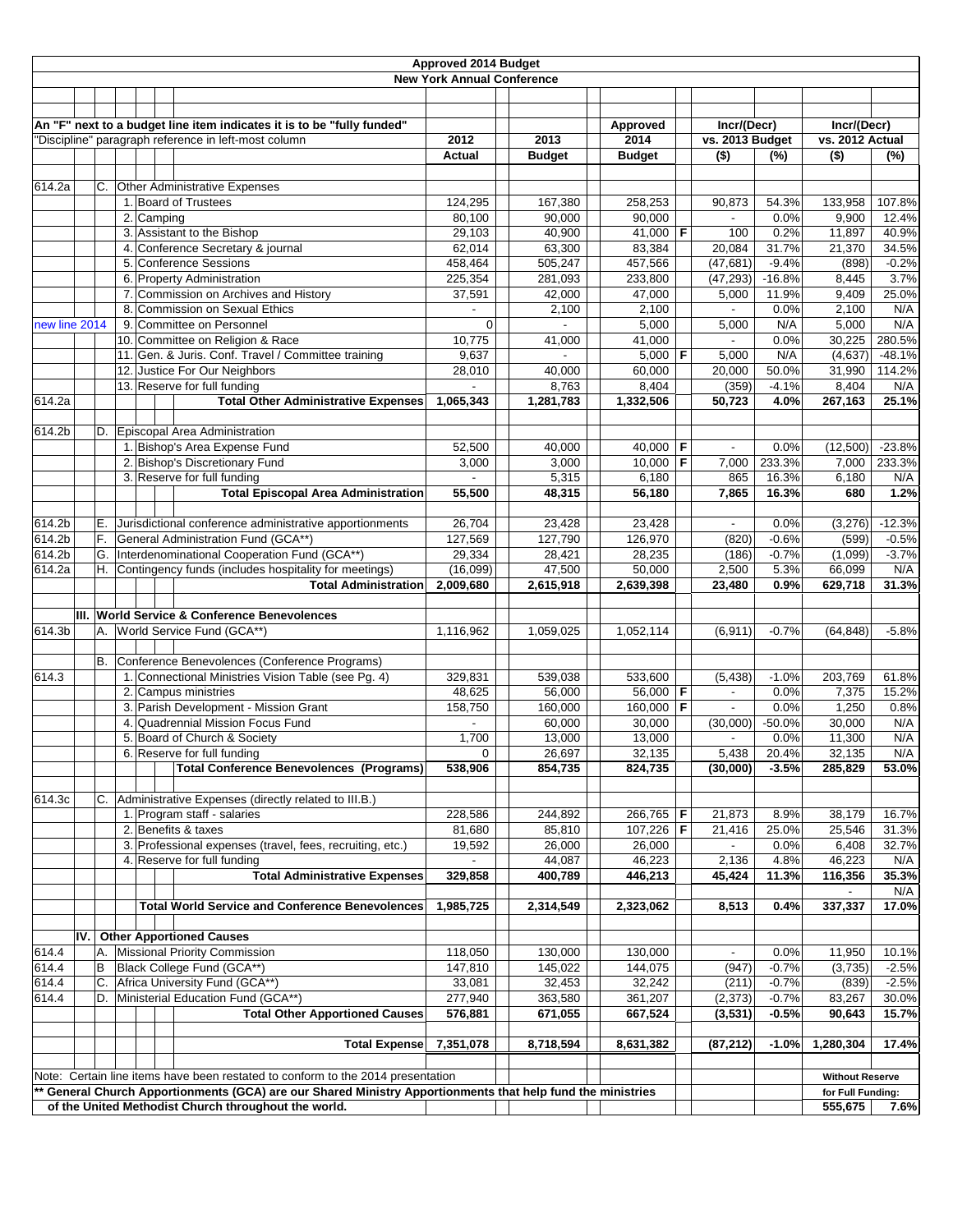## **Approved 2014 Budget New York Annual Conference**

## **Income from Registration Fees, Contributions and Donations**

|                                              |           |               |               | 2014            | Incr/(Decr)     |           |  |
|----------------------------------------------|-----------|---------------|---------------|-----------------|-----------------|-----------|--|
|                                              |           | 2012          | 2013          | <b>Approved</b> | vs. 2013 Budget |           |  |
|                                              |           | <b>Actual</b> | <b>Budget</b> | <b>Budget</b>   | \$)             | (%)       |  |
| Board of Church & Society                    |           |               |               |                 |                 |           |  |
| <b>Special Sundays</b>                       |           | 6,250         | 8,000         | 8,000           |                 |           |  |
| Sale of Booklets                             |           |               | 500           | 500             |                 |           |  |
|                                              | Sub-total | 6,250         | 8,500         | 8,500           | 0               | 0.0%      |  |
| <b>Conference Board of Ordained Ministry</b> |           |               |               |                 |                 |           |  |
| <b>Evaluation Events</b>                     |           |               | 5,000         |                 |                 |           |  |
| <b>Candidacy Fees</b>                        |           | 9,880         | 20,000        | 23,300          |                 |           |  |
| Donations                                    |           | 2,500         |               |                 |                 |           |  |
| <b>Bishop's Partners in Mission</b>          |           | 5,000         |               |                 |                 |           |  |
|                                              | Sub-total | 17,380        | 25,000        | 23,300          | (1,700)         | $-6.8%$   |  |
| <b>Board of Trustees Income</b>              |           |               |               |                 |                 |           |  |
|                                              |           | 26,107        | 15,000        | 28,000          |                 |           |  |
| Estate, Trust, Other                         | Sub-total |               |               |                 |                 | 86.7%     |  |
|                                              |           | 26,107        | 15,000        | 28,000          | 13,000          |           |  |
| Commission on Archives & History             |           |               |               |                 |                 |           |  |
| Donations                                    |           | 396           | 1,000         |                 |                 |           |  |
|                                              | Sub-total | 396           | 1,000         | $\mathbf 0$     | (1,000)         | $-100.0%$ |  |
| <b>Commission on Conference Sessions</b>     |           |               |               |                 |                 |           |  |
| <b>Registration Fees</b>                     |           | 269,225       | 309,880       | 265,000         |                 |           |  |
|                                              | Sub-total | 269,225       | 309,880       | 265,000         | (44, 880)       | $-14.5%$  |  |
| <b>Connectional Ministries Vision Table</b>  |           |               |               |                 |                 |           |  |
| <b>Registration Fees</b>                     |           | 7,238         | 20,000        | 20,000          |                 |           |  |
|                                              | Sub-total | 7,238         | 20,000        | 20,000          | 0               | 0.0%      |  |
|                                              |           |               |               |                 |                 |           |  |
| Conference Secretary & Journal               |           |               |               |                 |                 |           |  |
| <b>Directory Sales</b>                       |           | 1,352         |               | 1,500           |                 |           |  |
|                                              | Sub-total | 1,352         | 0             | 1,500           | 1,500           | N/A       |  |
|                                              | Total \$  | 327,948       | \$<br>379,380 | \$<br>346,300   | (33,080)        | $-8.7%$   |  |